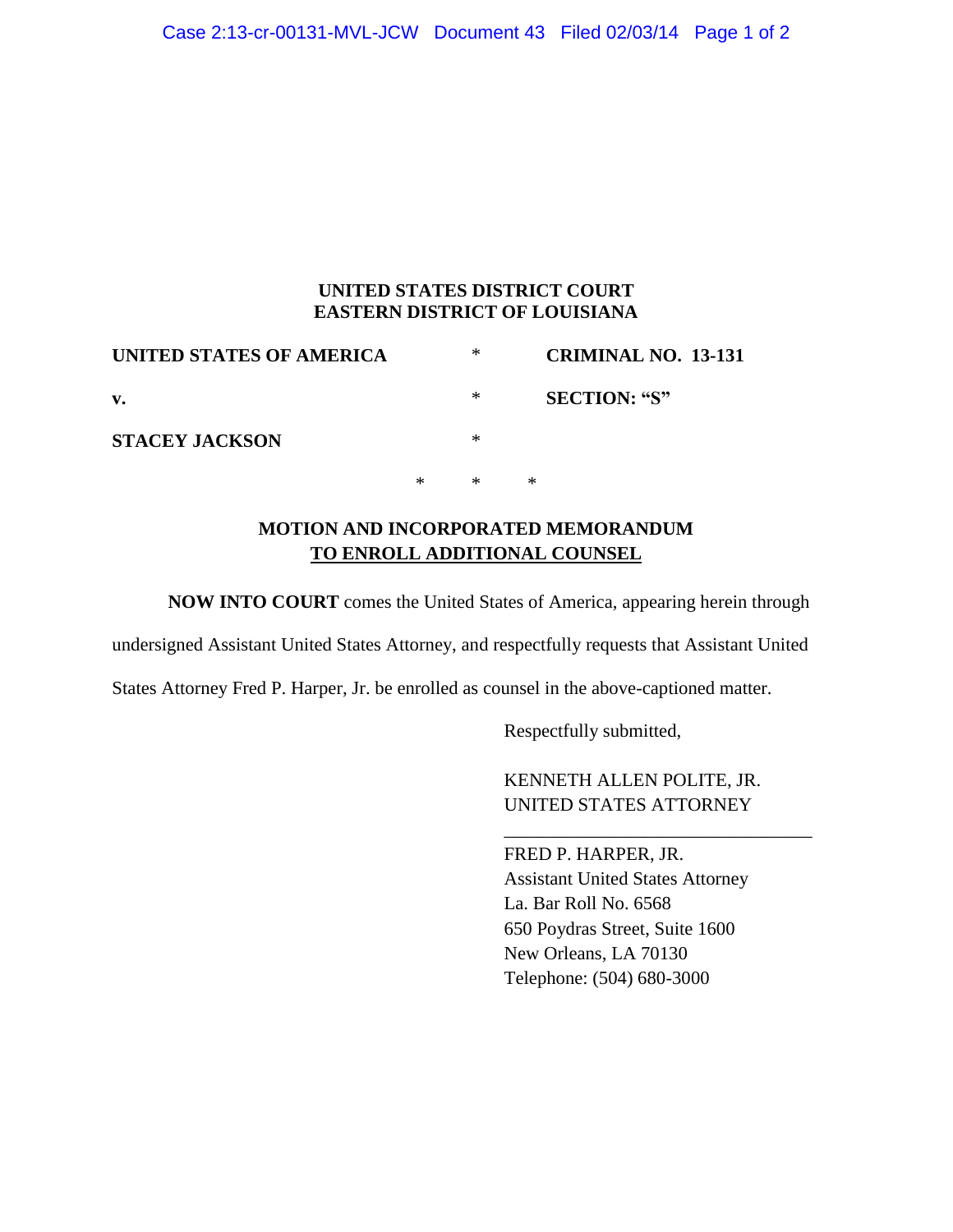## **CERTIFICATE OF SERVICE**

I hereby certify that on February 3, 2014, I electronically filed the foregoing with the Clerk of Court by using the CM/ECF system which will send a notice of electronic filing to all defense counsel of record.

> FRED P. HARPER, JR. Assistant United States Attorney

\_\_\_\_\_\_\_\_\_\_\_\_\_\_\_\_\_\_\_\_\_\_\_\_\_\_